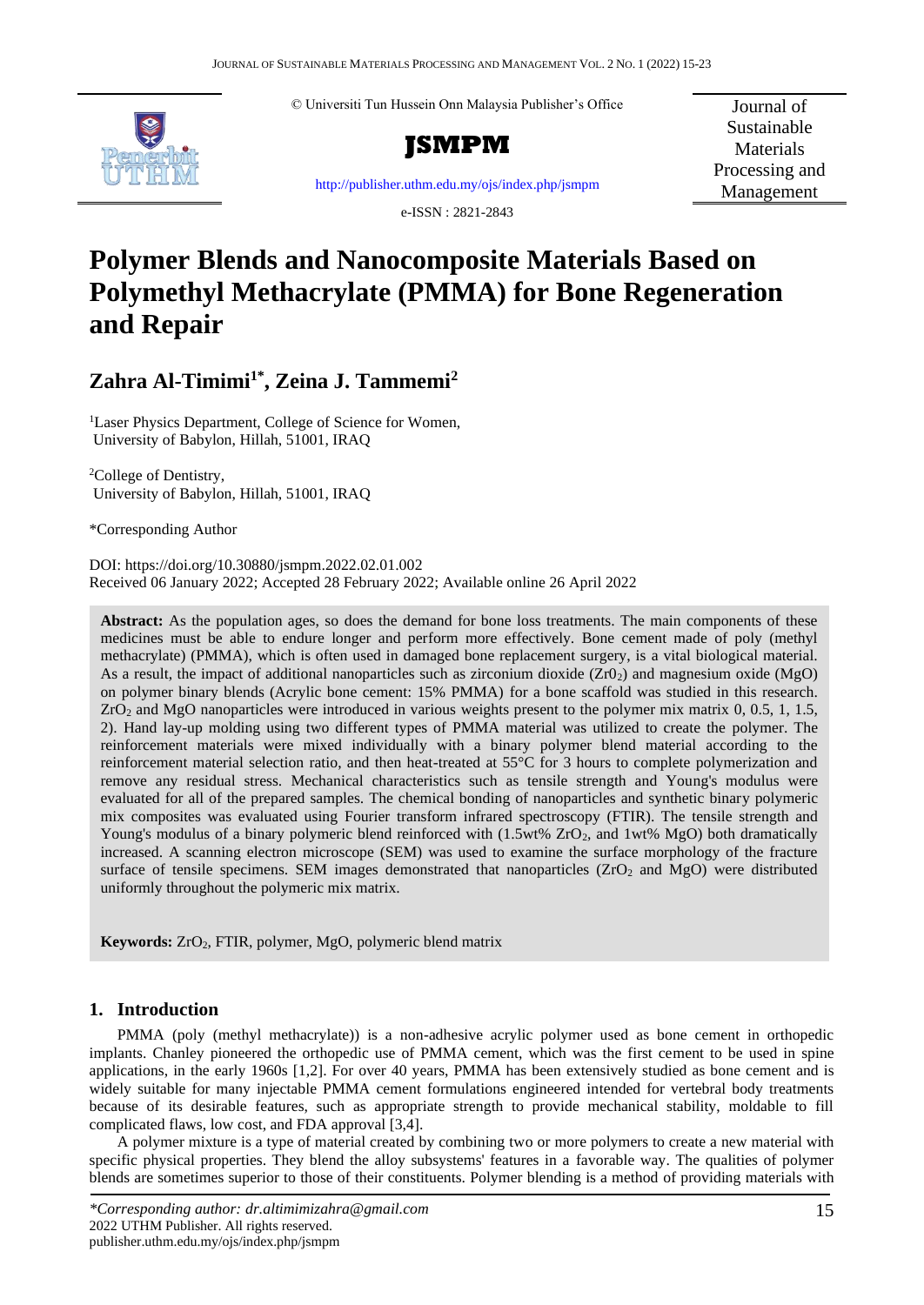a comprehensive set of desired unique features at a cheap cost, such as a mix of toughness and strength, as well as solvent resistance [5,6].

Blending polymers is one of the most prevalent approaches for generating novel polymeric materials. Biopolymer composites are extremely important in tissue engineering for medical purposes because they provide a suitable environment for cell development and differentiation. Nano Zirconia (ZrO2 nanoparticles) has recently gained a lot of attention due to its outstanding biocompatibility. The classification of ZrO<sub>2</sub> nanoparticles as a filler was based on their ability to improve the mechanical properties of acrylic resin  $[6,7]$ .  $ZrO<sub>2</sub>$  possesses several desirable properties, including high toughness and mechanical strength, abrasion and corrosion resistance, and biocompatibility. Nano  $ZrO<sub>2</sub>$ has excellent mechanical properties that make it resistant to crack propagation, and it is recognized to have the highest oxide hardness [8,9]. Magnesium oxide (MgO) is another bioactive substance that can be used as a PMMA additive because osteoblast adhesion to magnesium oxide-containing cement was significantly higher than adhesion to PMMA alone without affecting mechanical strength [10,11].

According to the review by Karageorgiou and Kapalan [12], changed forms of bone have distinct mechanical characteristics. Dependent on the direction in addition to the kind of the load, the mid-thigh cortical has a strength of 33-193 MPa and an elasticity modulus of 3-17 GPa. While the strength and elasticity modulus of the proximal femoral trabecular is 6.8 MPa and 0.441 GPa, respectively.

PMMA reinforced with 0, 0.5, 1, and 1.5 vol. % from MgO was created by Salih *et al.* [13]. The tensile strength and modulus of elasticity both improved dramatically. The mechanical characteristics of the PMMA matrix improved as the volume fraction of MgO in the matrix rose. Gad et al [14] used PMMA as a foundation material and added salinized  $ZrO<sub>2</sub>$  nanoparticles (40nm) to it 2.5, 5, and 7.5 wt %. The researchers looked at tensile strength and SEM tests. The results showed that as the wt % of  $ZrO<sub>2</sub>$  increased, the tensile strength increased as well. With the various  $ZrO<sub>2</sub>$  concentrations, the SEM micrographs revealed good surface properties.

The primary purpose of this study was to improve the mechanical properties of polymeric blends including ZrO<sub>2</sub> and MgO nanoparticles in accordance with bone tissue engineering standards. The biocompatible scaffold that closely resembles the extracellular matrix niche in genuine bone.

#### **2. Materials and Methods**

#### **2.1 Materials**

Acrylic bone cement for bone scaffold, which is a resin polymer produced by the Acro med Company, was used in this experiment. There are two parts to acrylic bone cement: a powder and a liquid. Methyl Methacrylate, Dimethyl-ptoluidine, and Ethylene glycol dimethyl acrylate (EGDMA) make up the liquid, while Ethylene glycol dimethyl acrylate (EGDMA) makes up the powder (PMMA). Self-curing Polymethylmethacrylate (PMMA), a type of acrylic resin, is manufactured by (ORT-365). It is separated into two parts: a translucent viscous liquid and a paste.

As reinforcement materials, two types of nanoparticles were utilized. The zirconium oxide (ZrO2) powder, which was obtained with purity 99.9 % from Hongwu International Group Ltd, has a white color and an average diameter of 50.65 nm, while the yttrium oxide  $Y_2O_3$  stabilized zirconia and magnesium oxide powder, which was obtained with purity 99.9 % from Beijing DK nanotechnology has a white color and an average diameter of 68.83 nm.

#### **2.2 Polymer Mixes and Composite Samples Preparation**

Hand lay-up molding using two different types of PMMA material was utilized to create the polymer. Acrylic bone cement specimens were made by combining 3.5 wt % from the liquid component of the Methyl methacrylate (MMA) monomer with 5 wt % from powders to make acrylic bone cement specimens. According to the manufacturer's specifications for the PMMA material, the acrylic resin and hardener should be mixed at a ratio of 100:2. As a result, the control group was made with a weighed amount of acrylic bone cement as a base ingredient, blended with PMMA at a 15 wt %, and manually mixed until the mixture was homogeneous. The mixture was poured into the mold to obtain the final standardized samples. The mixture was then allowed to harden for 48 hours at room temperature in the mold. After that, the casting sample is heated for 3 hours at 50 °C. Finally, it was left at ambient temperature for 72 hours to complete polymerization.

#### **2.3 Composites Preparation**

The weights of the reinforcement components are determined by the weight fractions of the strengthening materials  $(Zr0<sub>2</sub>$  and MgO) in the proper selection ratio. Essentially, the nanoparticle powders were estimated using an electronic balance, based on the overall weight of the matrix material (polymer binary mixes) (Acrylic bone cement: 15 % PMMA). The reinforcement materials were mixed individually with a binary polymer blend material according to the reinforcement material selection ratio, and then heat-treated at 55  $\degree$ C for 3 hours to complete polymerization and remove any residual stress caused by the de-molding of the samples into the metal mold cavity.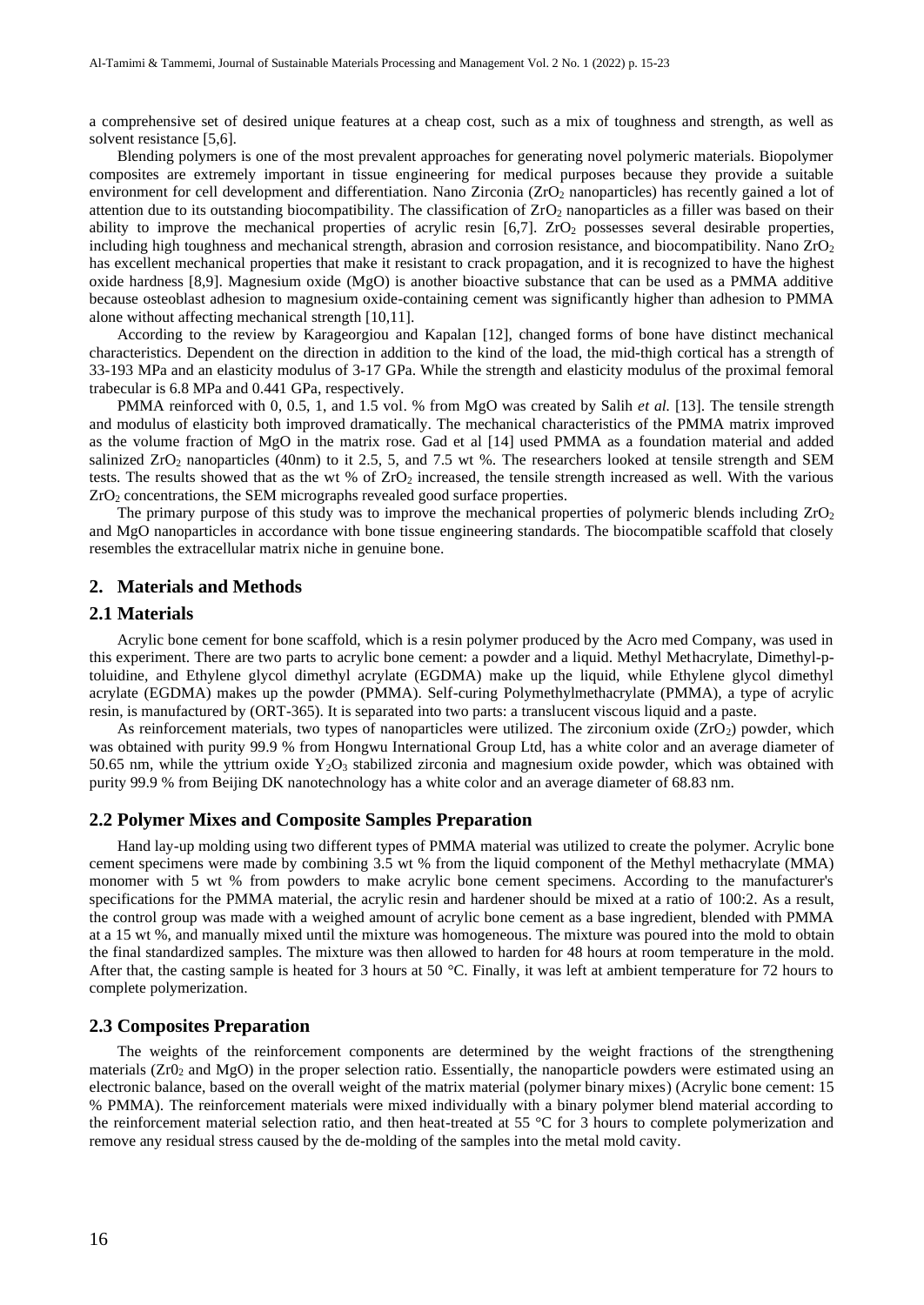#### **2.4 FTIR Spectroscopy**

The test was performed using a Bruker/Tensor 27 FTIR in accordance with the [E1252-98(2021)]-Standard practice designed for general techniques used for obtaining infrared spectra in support of qualitative analysis [15]. It has a Digi Tech TM detector system, DLATGS with high sensitivity, and a spectral range of 4000-400 cm<sup>-1</sup> with a standard KBr beam splitter.

#### **2.5 Mechanical Properties**

The tensile tests were conducted in accordance with ASTM D638 standards [16,17]. The sample length was 165 mm, and the thickness was 7 mm. A Universal tensile test machine with a load capacity of 50 kN in addition to a crosshead velocity of 5 mm/min had been used to conduct the tensile test. The Young's modulus and ultimate strength of materials with varying filler weight percentages were computed for modulus of elasticity evaluation and comparison.

### **3. Results and Discussion**

The Fourier transform infrared spectroscopy (FTIR) of acrylic bone cement and type PMMA are shown in Fig. 1(a) and Fig. 1(b), respectively. The wide peak (4000-2900 cm-1 ) corresponds to the appearance of stretching vibration, while the peak 2961.29 cm<sup>-1</sup> corresponds to the C-H stretch of the methyl group (CH<sub>3</sub>). PMMA's main distinctive vibration bands are sharp intense peaks as a result of C=O stretching is caused by the presence of an ester carbonyl group (1745.87 cm-1 ) [15,18].

The  $1457.16$  cm<sup>-1</sup> and  $1280.78$  cm<sup>-1</sup> bands relate to C-H symmetric and asymmetric stretching modes, respectively, and the large peak extending from  $1488-1000 \text{ cm}^{-1}$  can be explained by the stretching vibration of the C-O (ester bond). The peak at 1280.78 cm<sup>-1</sup> corresponds to methylene group  $CH_2$  torsion, the peak at 1195 cm<sup>-1</sup> to -O-CH<sub>3</sub> stretching vibrations, and the peak at  $864.21 \text{ cm}^{-1}$  to the C-C stretching band [19,20].

Fig. 1(c) shows the infrared spectrum of the binary polymer mix (acrylic bone cement: 15 % PMMA) as ideal samples. All the characteristic vibration bands of the acrylic bone cement illustrated in Fig. 1(a) is present in FTIR spectra of binary polymer blends. These spectra also revealed that the peak at 2920.07 cm<sup>-1</sup> corresponds to the C-H stretching band of the methyl group (CH<sub>3</sub>).

The primary distinctive vibration bands of acrylic bone cement include the stretching vibration C=O band (1722.57) cm<sup>-1</sup>), the stretching vibration ester bond C-O band (1434.69 cm<sup>-1</sup>), and the symmetric and asymmetric stretching modes of the C-H band (1386.51 cm<sup>-1</sup>). The methylene group torsion band CH<sub>2</sub> has a peak of 1239.41 cm<sup>-1</sup>, while the stretching band C-C has a peak of  $986.85$  and  $840.58$  cm<sup>-1</sup> [21].

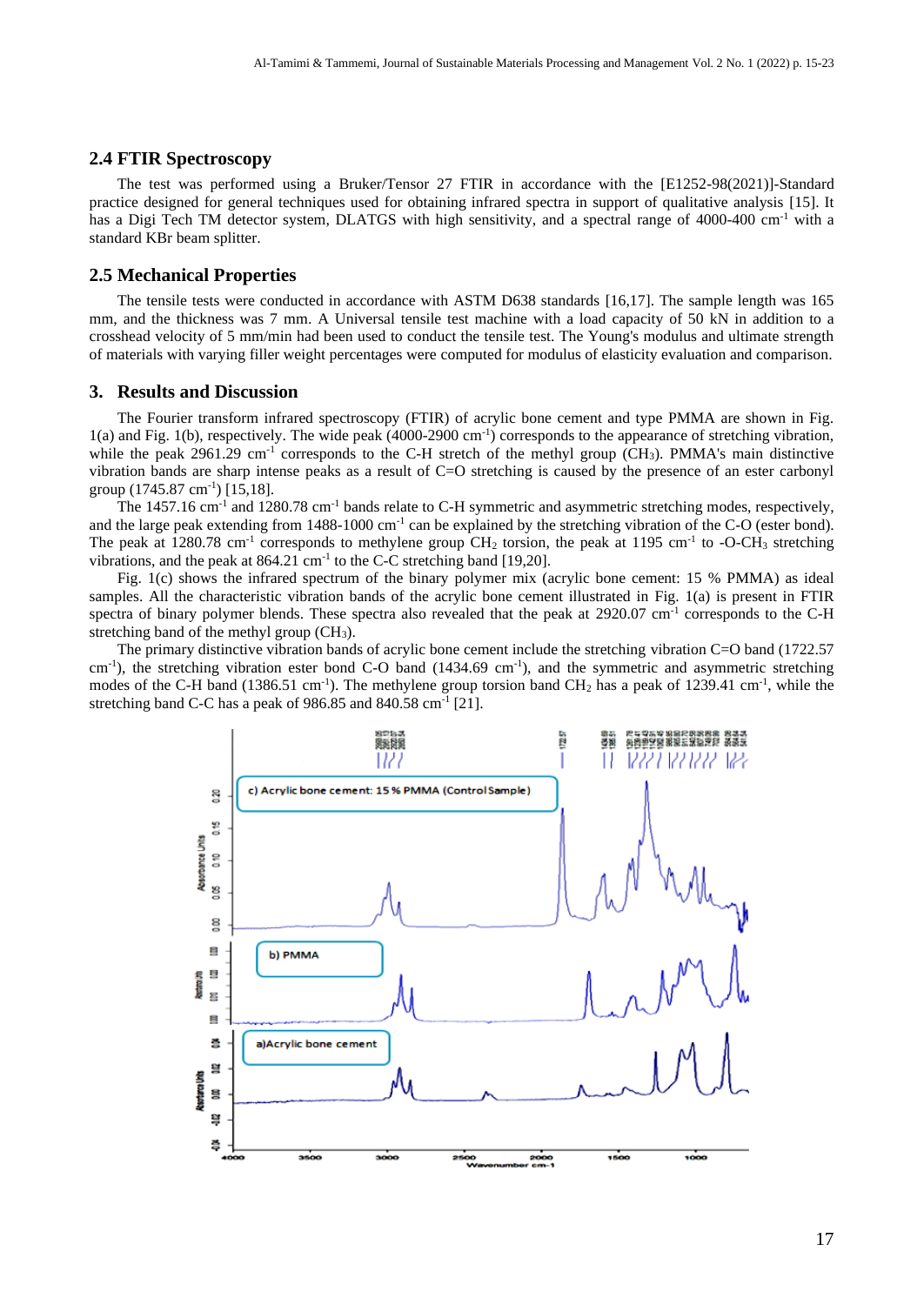#### **Fig. 1 - FTIR spectra: a) acrylic bone cement, b) PMMA, and c) polymer blends (acrylic bone cement: 15 % PMMA)**

Fig. 2 shows the infrared spectra of a binary polymer blend (acrylic bone cement: 15 % PMMA) (control sample) and polymer blend composites augmented with various ratios of ZrO2 nanoparticles. PMMA principal vibration band characteristics occur at the C=O band  $(1723.97 \text{ cm}^{-1})$ , and fingerprint peaks at the C-O band  $(1434.69 \text{ cm}^{-1})$ . Because of the presence of ZrO<sub>2</sub> particles in PMMA, the bands assigned to the Zr-O, and O-Zr-O bands in ZrO<sub>2</sub> weakened and eventually vanished [22,23]. There were no new peaks or peak shifts in the infrared spectra of (acrylic bone cement: 15 % PMMA) composites specimens. This is owing to the lack of cross-linking in these specimens and the need to find a physical bond. At 0.5 wt %. percent  $ZrO<sub>2</sub>$ , all typical peaks show a noticeable decrease in peak intensity, which then increases with increasing  $ZrO<sub>2</sub>$  content in PMMA composites specimens.



**Fig. 2 - FTIR spectra of the first group bio-composites (acrylic bone cement: 15 % PMMA), with the composite content of ZrO<sup>2</sup> nanoparticles as a variable**

Fig. 3 shows the FTIR spectrum of a binary polymer blend (acrylic bone cement: 15 % PMMA) and its polymer blend composites augmented with various MgO nanoparticle content ratios in the composite. The C=O band (1722.57  $\text{cm}^{-1}$ ) and the fingerprint peak (1434.69 cm<sup>-1</sup>) for C-O band vibration are the major characteristics of the acrylic bone cement vibration band. The presence of MgO nanoparticles in a polymer mixture weakened the bands attributed to Mg-O and Mg-O-Mg compounds in the  $661.01-511.18$  cm<sup>-1</sup> range as a wideband [24,25].

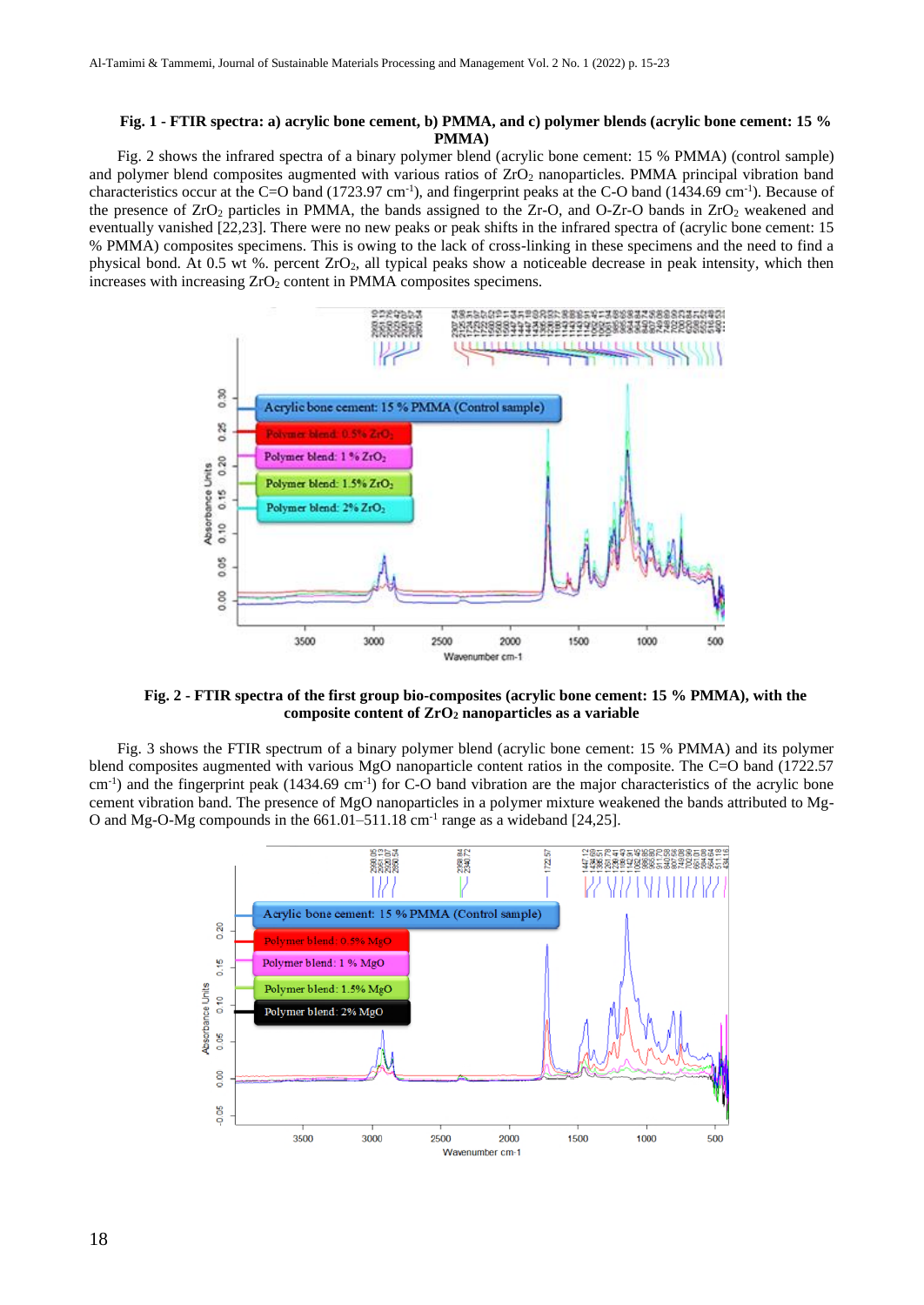#### **Fig. 3 - FTIR spectra of the second group bio composites (Acrylic bone cement: 15 % PMMA), with the composite content of MgO nanoparticles as a variable**

Fig. 4 and Fig. 5 depict the stress-strain behavior of composite materials made up of a polymeric blend (acrylic bone cement: 15 % PMMA) reinforced with three different types of nanoparticles of ZrO<sub>2</sub> and MgO at different weight % fractions (0.5, 1, 1.5, 2).



**Fig. 4 - Stress-strain curve for the bio composite (acrylic bone cement: 15 % PMMA), a function of the ZrO<sup>2</sup> content in the composite**



**Fig. 5 - Stress-strain curve for the bio composite (acrylic bone cement: 15 % PMMA), a function of the MgO content in the composite**

The modulus of elasticity and fracture strength for three sets of hybrids are shown in Fig. 6 and Fig. 7, respectively. As a result of the nanoparticle (ZrO<sup>2</sup> and MgO) contents in the mixture, nanocomposite samples (acrylic bone cement: 15 % PMMA nanoparticles) were created. In comparison to the polymeric mix, increasing the weight fraction up to 1.5 wt % of ZrO<sup>2</sup> increased the tensile strength by 26 % and 12 % for 1 wt % of MgO, respectively.

This increase in strength can be explained by the strengthening caused by the presence of uniformly distributed tougher and stronger particles in the matrix. Furthermore, nanoparticles' vast surface area provides more points of interaction with polymer blends and nano additives, improving mechanical interlocking and allowing a shift in the polymer mixture's properties. Furthermore, the nanoparticles have already established a well-distributed transfer of stress from the matrix to the strong nanofillers. Finally, the polymeric blend reinforced with  $1.5$  wt %  $ZrO<sub>2</sub>$  exhibits good mechanical properties and the addition of  $ZrO<sub>2</sub>$  nanoparticles to the polymeric blend adds to the improvement of mechanical properties. This may be due to  $ZrO<sub>2</sub>$  intrinsic strength when compared to other nanoparticles.

However, the polymeric blend composites samples with 1.5 wt %. percent ZrO<sub>2</sub> and 1 wt % MgO nanoparticle had greater young's modulus values, as shown in Fig. 7. Furthermore, the polymeric blends reinforced by  $ZrO<sub>2</sub>$ nanoparticles have a higher elastic modulus than their counterparts in the other groups' composite samples, as shown in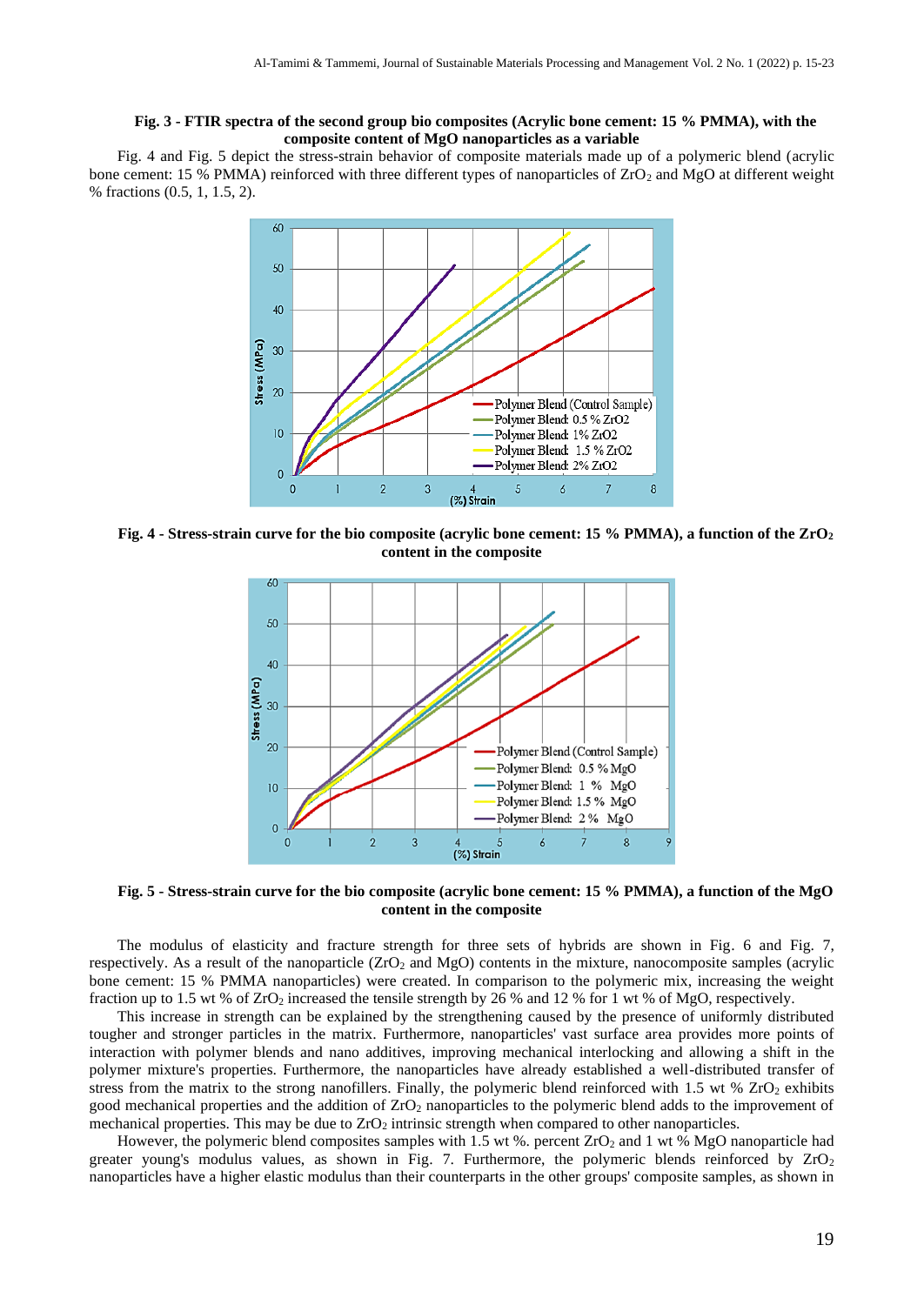this figure. This behavior can be explained by  $ZrO<sub>2</sub>$  inherent property of high mechanical strength, which increases the mechanical properties of acrylic mix-based composites [22,26].

When the number of nanoparticles  $(ZrO<sub>2</sub>)$ , and MgO) is increased, the interfacial adhesion between the components appears to decrease, and a non-homogeneous distribution results in composites with reduced elastic modulus.



**Fig. 6 - Tensile strength of a bio composite (acrylic bone cement: 15 % PMMA) as a function of the quantity of nanofillers (ZrO<sup>2</sup> and MgO) in the mixture**



**Fig. 7 - Modulus of elasticity of a bio composite (acrylic bone cement: 15 % PMMA) as a function of the quantity of nanofillers (ZrO<sup>2</sup> and MgO) in the mixture**

The addition of the fillers 2 wt %  $ZrO_2$  and < 1. 5 wt % MgO to the nanohybrid composites resulted in a drop in tensile strength. The dispersion process is rendered ineffective due to the presence of particle-matrix interfacial defects and the presence of Vander Waals forces. Furthermore, the presence of agglomerated fillers that form loosely connected clusters that influence the fracture propagation mode reduces the tensile strength of the material [27,28].

The mechanical and physical properties of a composite are directly influenced by the size, quantity, and dispersion of the reinforcing phase, as well as interfacial bonding between the components. They also have an impact on the morphology of composite microstructures. To connect the mechanical properties of polymers blending samples with their microstructural morphologies, micrograph investigations using scanning electron microscopy (SEM) were performed on the fracture surfaces at magnification 1000X.

The fracture surface morphology was studied for binary polymer mixing (control sample), polymer nanocomposite of ((acrylic bone cement: 15 % PMMA): 1.5 % ZrO2), and ((acrylic bone cement: 15 % PMMA): 1 % MgO). All microstructural morphologies appeared as co-continuous structures, making it more difficult to discriminate between separate polymers in these polymeric blends' composites. Fig. 8 indicates that composite specimen components with added nano-sized reinforcing materials  $1.5\%$  ZrO<sub>2</sub> and  $1\%$  MgO to binary polymeric mix had greater interfacial adhesion. The fracture surface of polymeric composites, on the other hand, was rough and uneven, with a pattern of ductile dimples. Furthermore, the architecture of the fracture surface revealed lamellar steps of very uniform size and distribution, which are typical of ductile fractures [29,30].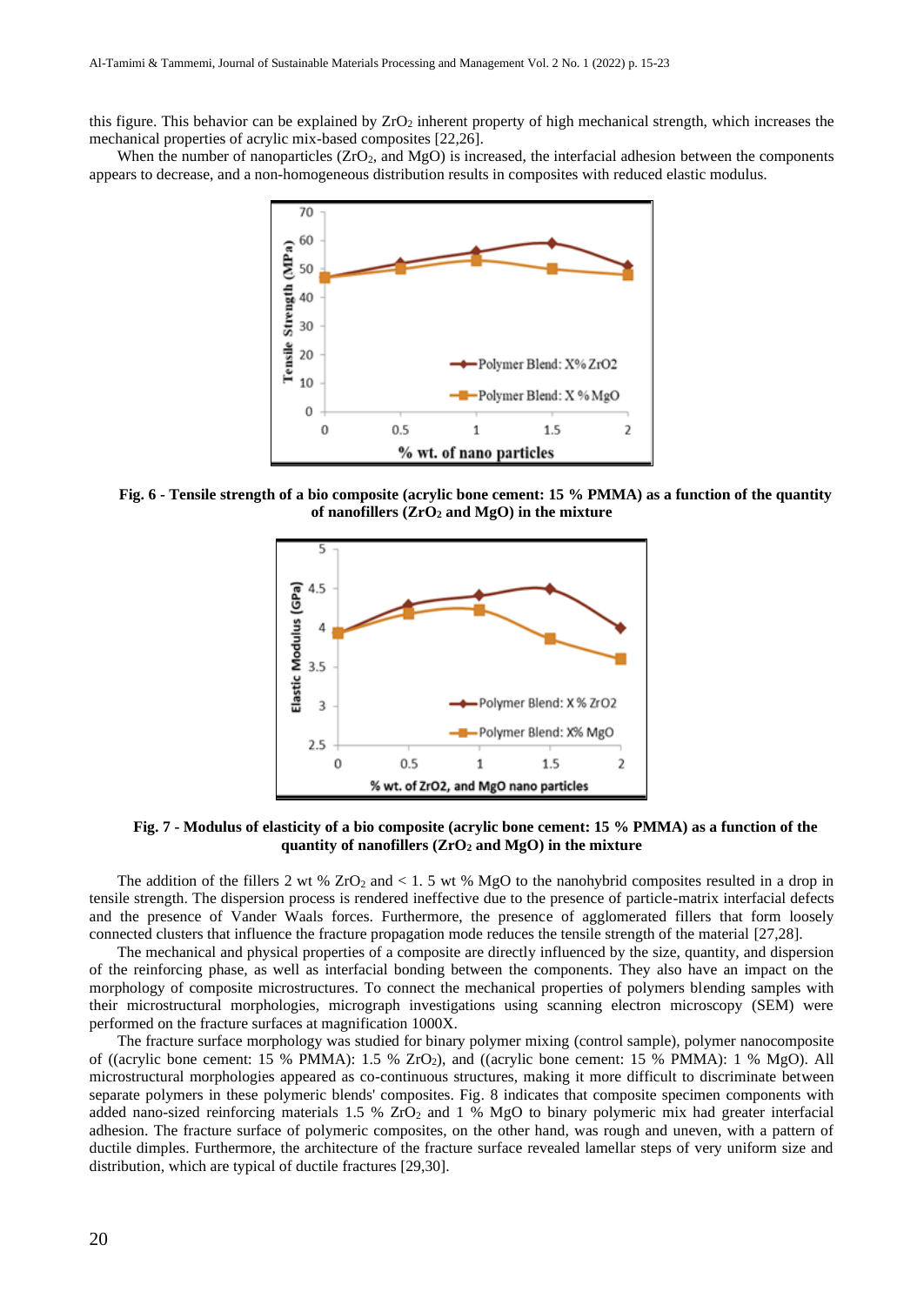Furthermore, there was no large aggregation of these nanoparticles that showed a consistent particle dispersion. Most nanoparticles' fracture surface morphology is integrated as an inherent component of the matrix material of the base material structure, which is a favorable sign compatibility between the matrix material and leading to the formation of strong physical bonding (strong interfacial regions) between the nanoparticles and polymeric blending matrix [31,32]. Most nanoparticles' fracture surface morphology is as an intrinsic component embedded inside the matrix material of the base material structure, showing that it is in good condition compatibility between the matrix material and leading to the formation of strong physical bonding (strong interfacial regions) between the nanoparticles and polymeric blending matrix [33,34].



**Fig. 8 - SEM images: (a) binary polymer blend (acrylic bone cement: 15 % PMMA (control sample)), (b) (acrylic bone cement: 15 % PMMA): 1.5 % ZrO2), and (c) (acrylic bone cement: 15 % PMMA): 1 % MgO)**

#### **4. Conclusion**

When compared to other reinforcing nanoparticle materials (MgO) utilized in this work, adding  $ZrO<sub>2</sub>$  nanoparticles to a polymer mixture (acrylic bone cement: 15 % PMMA) resulted in higher mechanical properties (tensile strength in addition to Young's modulus). Young's modulus and tensile strength of polymeric blend nanocomposites samples were also improved when nanoparticles were introduced to a particular limit (1.5 wt %  $ZrO<sub>2</sub>$ ) and (1 wt %  $MgO$ ). Finally, when the nanoparticles were added above a certain limit in the composite, the mechanical characteristics were reduced, but they were kept better than in the polymer blend as a foundation material. As a result, these samples could be made from materials that have the characteristics needed for bone scaffold applications.

#### **Acknowledgement**

The authors are grateful to the University of Babylon for providing academic, moral, and laser laboratory support. Thank you to the entire technical staff at the Women's Science Colleges Laser Department.

#### **References**

- [1] Kausar, A. (2019). Corrosion prevention prospects of polymeric nanocomposites: A review. *Journal of Plastic Film & Sheeting*, *35*(2), 181-202.
- [2] Hentschel, L., Kynast, F., Petersmann, S., Holzer, C., & Gonzalez-Gutierrez, J. (2020). Processing conditions of a medical grade poly (methyl methacrylate) with the arburg plastic freeforming additive manufacturing process. *Polymers*, *12*(11), 2677.
- [3] Alsulami, Q. A., & Rajeh, A. (2022). Structural, thermal, optical characterizations of polyaniline/polymethyl methacrylate composite doped by titanium dioxide nanoparticles as an application in optoelectronic devices. *Optical Materials*, *123*, 111820.
- [4] Dhatarwal, P., Sengwa, R. J., & Choudhary, S. (2022). Broadband Radio Frequency Dielectric Permittivity and Electrical Conductivity of Dispersed Tin Oxide and Silica Nanoparticles in Poly (Ethylene Oxide)/Poly (Methyl Methacrylate) Blend Matrix-Based Nanocomposites for Nanodielectric Applications. *Journal of Macromolecular Science, Part B*, *61*(2), 111-120.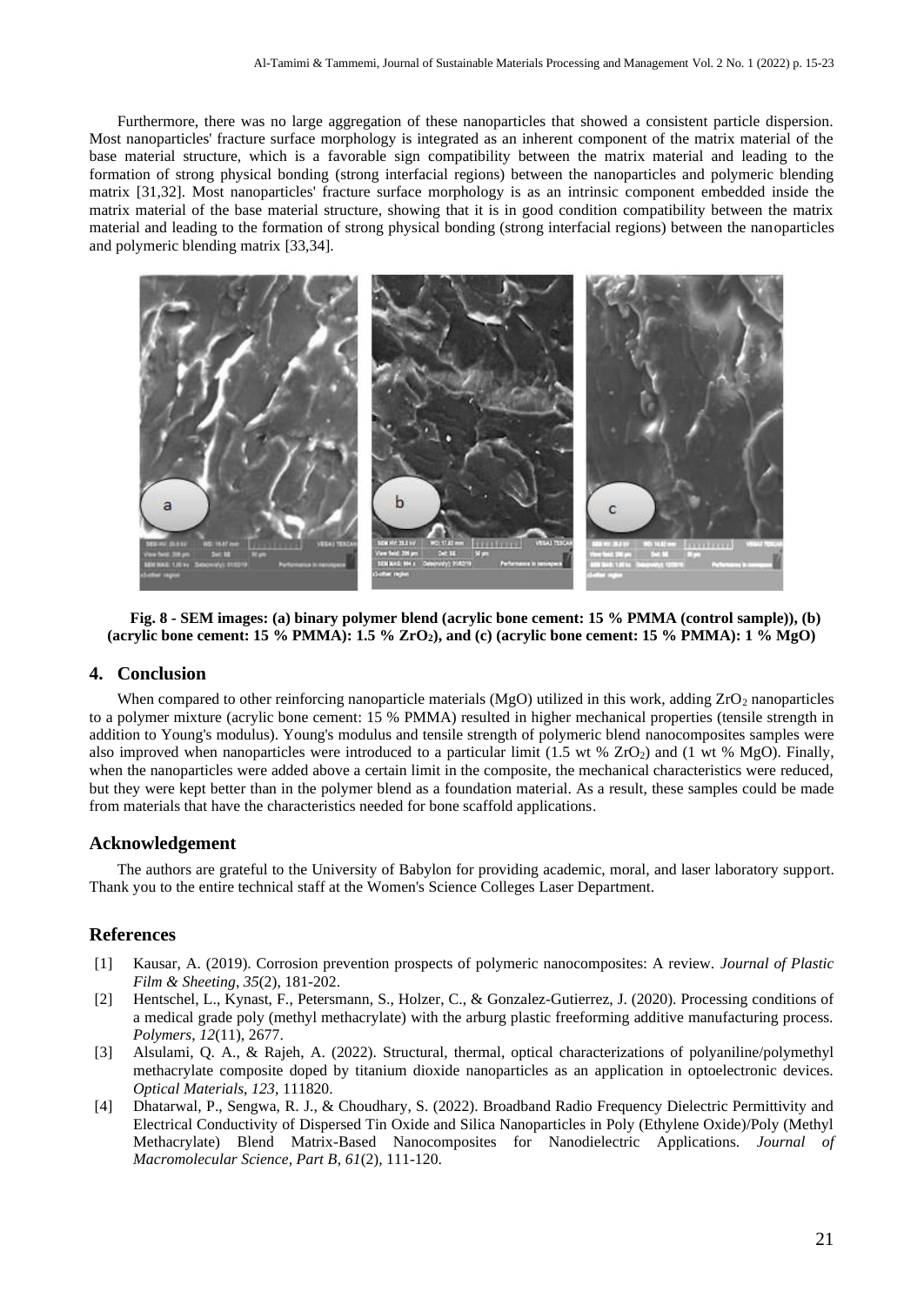- [5] Zhong, M., Chai, L., Wang, Y., & Di, J. (2021). Enhanced efficiency and stability of perovskite solar cell by adding polymer mixture in perovskite photoactive layer. *Journal of Alloys and Compounds*, *864*, 158793.
- [6] Poon, W. C. K. (2002). The physics of a model colloid–polymer mixture. *Journal of Physics: Condensed Matter*, *14*(33), R859.
- [7] Ahangaran, F., Navarchian, A. H., & Picchioni, F. (2019). Material encapsulation in poly (methyl methacrylate) shell: A review. *Journal of Applied Polymer Science*, *136*(41), 48039.
- [8] Ahmed, M. A., & Ebrahim, M. I. (2014). Effect of zirconium oxide nano-fillers addition on the flexural strength, fracture toughness, and hardness of heat-polymerized acrylic resin. *World journal of nano science and engineering*, 4, 50–57.
- [9] Gad, M. M., Abualsaud, R., Rahoma, A., Al-Thobity, A. M., Al-Abidi, K. S., & Akhtar, S. (2018). Effect of zirconium oxide nanoparticles addition on the optical and tensile properties of polymethyl methacrylate denture base material. *International Journal of Nanomedicine*, *13*, 283-292.
- [10] Hickey, D. J., Ercan, B., Sun, L., & Webster, T. J. (2015). Adding MgO nanoparticles to hydroxyapatite–PLLA nanocomposites for improved bone tissue engineering applications. *Acta Biomaterialia*, *14*, 175-184.
- [11] Hegazy, E. S. A., Ghaffar, A. M. A., & Ali, H. E. (2020). Characterization and radiation modification of low density polyethylene/polystyrene/maleic anhydride/magnesium hydroxide blend nanocomposite. *Materials Chemistry and Physics*, *252*, 123204.
- [12] Karageorgiou, V., & Kaplan, D. (2005). Porosity of 3D biomaterial scaffolds and osteogenesis. *Biomaterials*, *26*(27), 5474-5491.
- [13] Salih, S. I., Oleiwi, J. K., & Abd Alkhidhir, S. (2018). Comparative Study of Some Mechanical Properties of Hybrid Polymeric Composites Prepared by using Friction Stir Processing. *Journal of Advanced Research in Dynamic and Control Systems*, *10*(2), 1316-1326.
- [14] Pansieri, J., Plissonneau, M., Stransky-Heilkron, N., Dumoulin, M., Heinrich-Balard, L., Rivory, P., ... & Marquette, C. (2017). Multimodal imaging Gd-nanoparticles functionalized with Pittsburgh compound B or a nanobody for amyloid plaques targeting. *Nanomedicine*, *12*(14), 1675-1687.
- [15] Nan, C., Yue, W., Wang, B. Y., Yang, X., & Tao, L. (2021). Research on numerical model of nano-FTIR system based on COMSOL. *Spectroscopy and Spectral Analysis*, *41*(4), 1125-1130.
- [16] Ankersen, J., Birkbeck, A. E., Thomson, R. D., & Vanezis, P. (1999). Puncture resistance and tensile strength of skin simulants. *Proceedings of the Institution of Mechanical Engineers, Part H: Journal of Engineering in Medicine*, *213*(6), 493-501.
- [17] Luo, S., He, W., Chen, K., Nie, X., Zhou, L., & Li, Y. (2018). Regain the fatigue strength of laser additive manufactured Ti alloy via laser shock peening. *Journal of Alloys and Compounds*, *750*, 626-635.
- [18] Khan, A., Khan, G. H., Mirza, E. H., Chandio, A., Mohsin, M., Hassan, M., ... & Jafri, A. R. (2022). Development and Characterization of Acrylic Based Bone Cements. *Journal of Biomaterials and Tissue Engineering*, *12*(3), 471-479.
- [19] Wang, H., Maeda, T., & Miyazaki, T. (2021). Preparation of bioactive and antibacterial PMMA-based bone cement by modification with quaternary ammonium and alkoxysilane. *Journal of Biomaterials Applications*, *36*(2), 311-320.
- [20] Dubey, U., Kesarwani, S., Kyratsis, P., & Verma, R. K. (2022). Development of modified polymethyl methacrylate and hydroxyapatite (PMMA/HA) biomaterial composite for orthopaedic products. *Advances in Product Design Engineering*, 159-178.
- [21] Sahu, D. K., Rai, J., Rai, M. K., Banjare, M. K., Nirmal, M., Wani, K., ... & Mundeja, P. (2020). Detection of flonicamid insecticide in vegetable samples by UV–Visible spectrophotometer and FTIR. *Results in Chemistry*, *2*, 100059.
- [22] Baciu, D. E., & Simitzis, J. (2013). Synthesis and characterization of acrylic bone cement reinforced with calcium carbonate-bioceramic. *Journal of Optoelectronics and Advanced Materials*, *15*(March-April 2013), 145-149.
- [23] Salih, S. I., Salih, W. B., & Mohammed, M. S. (2018). Preparation and investigation of flexural strength and impact strength for nano hybrid composite materials of the tri-polymeric blend used in structural applications. *Engineering and Technology Journal*, *36*(1 Part B), 12-24.
- [24] Sadeq, H. M., Salih, S. I., & Braihi, A. J. (2019). Development of surface roughness and mechanical properties of PMMA nanocomposites by blending with polymeric materials. *Engineering and Technology Journal*, *37*(12), 558-565.
- [25] Cossu, C. M. F. A., Pais Alves, M. F. R., de Assis, L. C. L., Magnago, R. D. O., de Souza, J. V. C., & dos Santos, C. (2018). Development and characterization of Al2O3-ZrO2 composites using ZrO2 (Y2O3)-recycled as raw material. *Materials Science Forum*, 912, 124-129.
- [26] Remzova, M., Zouzelka, R., Brzicova, T., Vrbova, K., Pinkas, D., Rőssner, P., ... & Rathousky, J. (2019). Toxicity of TiO2, ZnO, and SiO2 nanoparticles in human lung cells: Safe-by-design development of construction materials. *Nanomaterials*, *9*(7), 968.
- [27] Kain, V. (2012). Corrosion-resistant materials. *Funct. Mater.* 507–547.